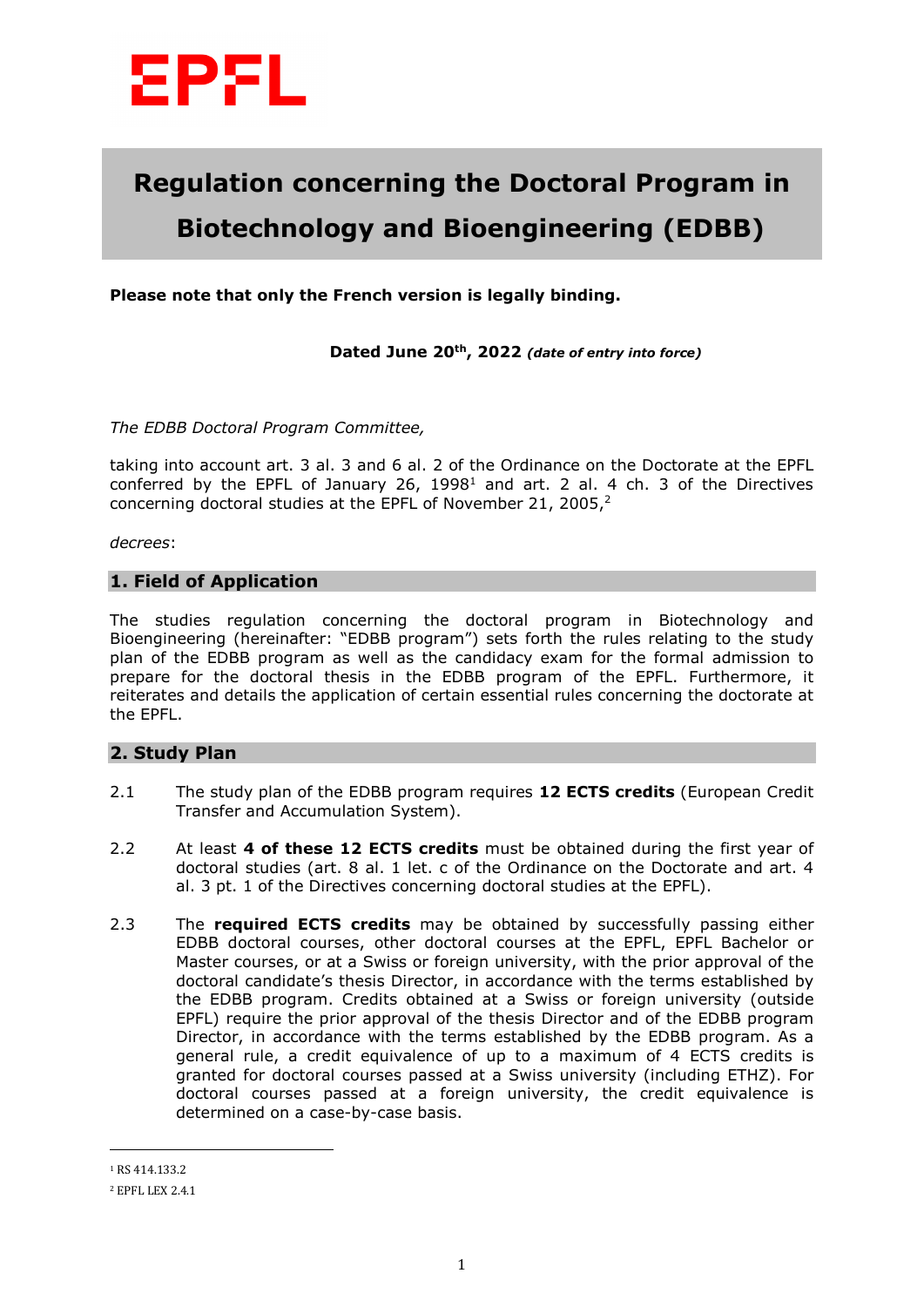2.4 Up to **4 ECTS credits** – but not those required for the first year – can be chosen by the doctoral candidate among all the EPFL doctoral course books (including the transferable skills courses) without the approval of neither the program Committee nor the thesis Director (Doctoral Commission decision, Cdoct 107, May 2015).

## **3. Candidacy Exam**

- 3.1 To be formally admitted to start a doctoral thesis at the EPFL, the doctoral candidate must successfully pass the candidacy exam at the end of the  $1<sup>st</sup>$  year of doctoral studies (art. 6 and 8 al. 1 let. a of the Ordinance on the Doctorate and art. 8 al. 1 and 2 of the Directives concerning doctoral studies at the EPFL). The candidacy exam consists of an oral presentation of approximately thirty minutes by the candidate about his·her research proposal, followed by questions from the jury. The candidate must demonstrate the originality of the thesis subject, the objectives and methods envisaged, as well as the hypothesis and related scientific arguments, including the general context of the thesis subject, state of the art of research in the area, position of the doctoral candidate's work within the research area, plan and methodology for the research project, as well as the timeframe for its completion.
- 3.2 The jury of the candidacy exam is composed of the jury President, the candidate's thesis Director and thesis co-Director (when applicable), as well as two professors (one of whom may be external to the EPFL), senior research scientists (MERs) or other EPFL collaborators authorized to fulfil the function of thesis Director at the EPFL and approved by the EDBB program Director.
- 3.3 After jury deliberations, the jury President verbally informs the candidate of the result of the candidacy exam. Possible jury recommendations are communicated in writing. Thereafter, the candidate receives from the EPFL, a decision formally admitting or refusing the start of a doctoral thesis at the EPFL (art. 8 al. 2 of the Ordinance on the Doctorate at the EPFL).

## **4. Annual follow-up meeting**

4.1 After successful passing of the candidacy exam, the doctoral candidate organizes **each year** a follow-up meeting with the thesis Director (and co-Director when applicable), and the internal expert(s) from the candidacy exam jury. When deemed necessary, also the President of the candidacy exam jury and the candidate's mentor can be asked to join. This annual meeting should occur before the submission of the annual report and take place with all parties present. With his·her signature on the annual report, the thesis Director attests that this meeting has taken place.

In case of exceptional circumstances, separate meetings between the candidate and the thesis Director or candidacy exam jury member are possible.

- 4.2 These meetings are not an exam, but should provide additional guidance for the candidate.
- 4.3 The candidate will present a research update (10-15 minutes), share future plans, and can discuss any issues that may have come up.

## **5. Annual Report**

During the thesis work, the doctoral candidate has the obligation to submit an annual progress report each year, starting one year after the decision formally admitting the start of a doctoral thesis at the EPFL. The candidate submits a summary of the work